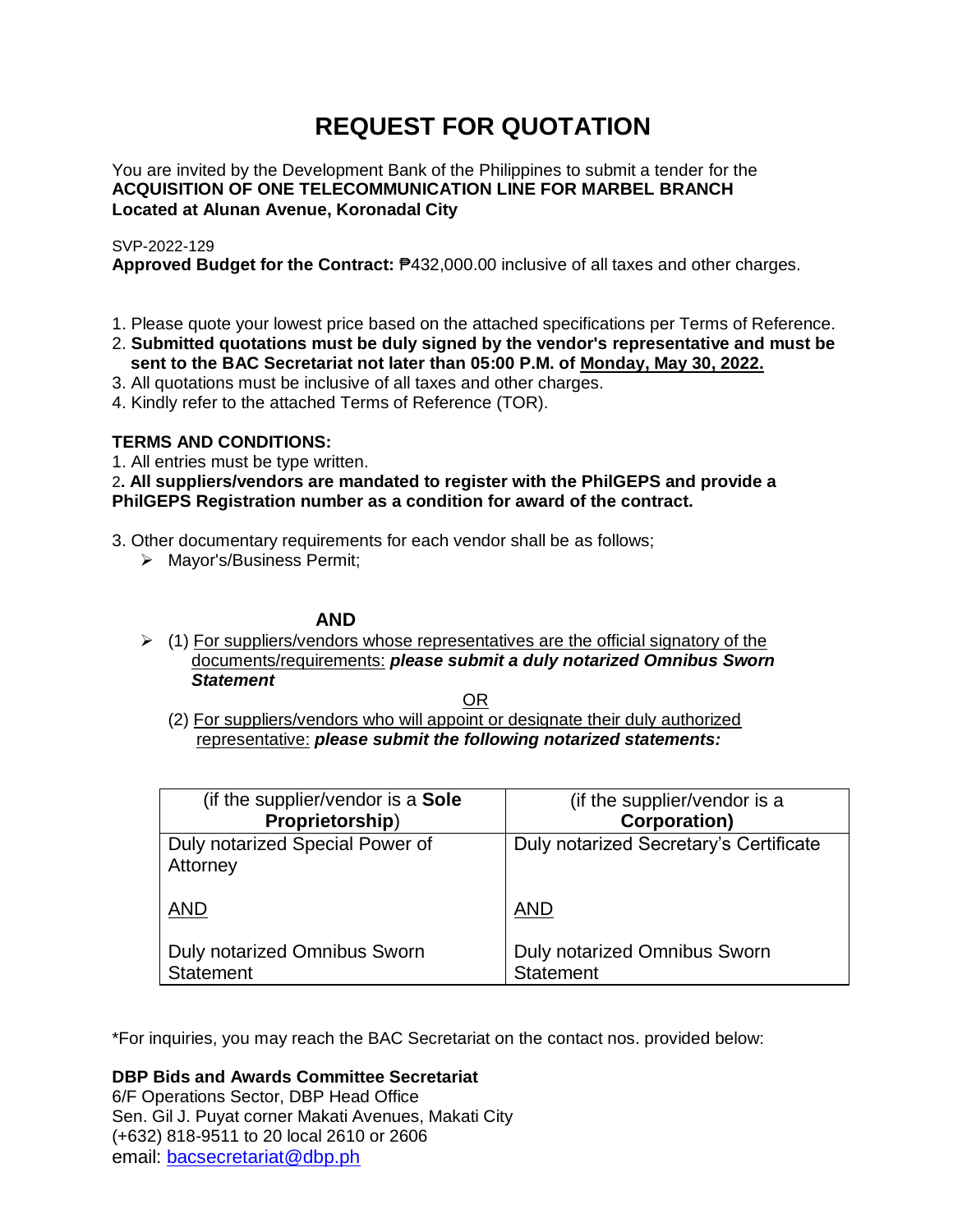#### **Annex A**

#### ACQUISITION OF NEW, ADDITIONAL AND/OR REPLACEMENT TELECOMMUNICATION LINE/CONNECTIVITY SERVICE FOR THE DEVELOPMENT BANK OF THE PHILIPPINES (DBP)-**MARBEL BRANCH**

#### APPROVED BUDGET FOR THE CONTRACT: Php 432,000

#### **TECHNICAL SPECIFICATIONS**

#### A. BACKGROUND

The telecommunication connectivity service (line) is for the connection of DBP online systems, services and facilities in any of the following DBP remote sites:

A.1. Branch Office, including:

A.1.a. Lending Center

A.1.b. Cash Center

A.1.c. Branch-Lite Unit

A.2. Automated Teller Machine (ATM)

#### **B. OBJECTIVE**

To acquire stable, reliable and secure telecommunication connectivity/line service to link DBP remote sites to the Head Office from an authorized and qualified telecommunication service provider (Telco).

#### C. COVERAGE OF THE CONTRACT

The contract will be for a one (1) year period starting from date of acceptance of service with the option for automatic renewal.

#### D. MINIMUM SPECIFICATIONS

- D.1. Connectivity/Line Service Availability
	- > The minimum availability of service is 99.6%.
- D.2. Connectivity/Line Specifications
- D.2.a. Branch Office  $\triangledown$ 
	- D.2.a.i. Wired MPLS/VPN, Radio Last Mile with minimum of 10 Mbps bandwidth

 $\mu$  .

- D.2.a.ii. Inclusive network equipment, such as router and or router/modem, must not be on End-of-Life/End-of-Support status within the contract period
- D.2.a.iii. Router must support GRE/mGRE tunneling and IP Security (ex. dynamic VPN) and SNMP
- D.2.a.iv. DBP shall have the full access of the router
- D.2.a.v. Provide near real time and historical link monitoring

#### D.2.b. ATM - Wired ⊓ ∷

- D.2.b.i. VPN connection at least 128 Kbps via MPLS
- D.2.b.ii. Inclusive network equipment, such as router and or router/modem, must not be on End-of-Life/End-of-Support status within the contract period
- D.2.b.iii. Support GRE tunneling and SNMP
- D.2.b.iv. Provide near real time and historical link monitoring

Page 1 of 4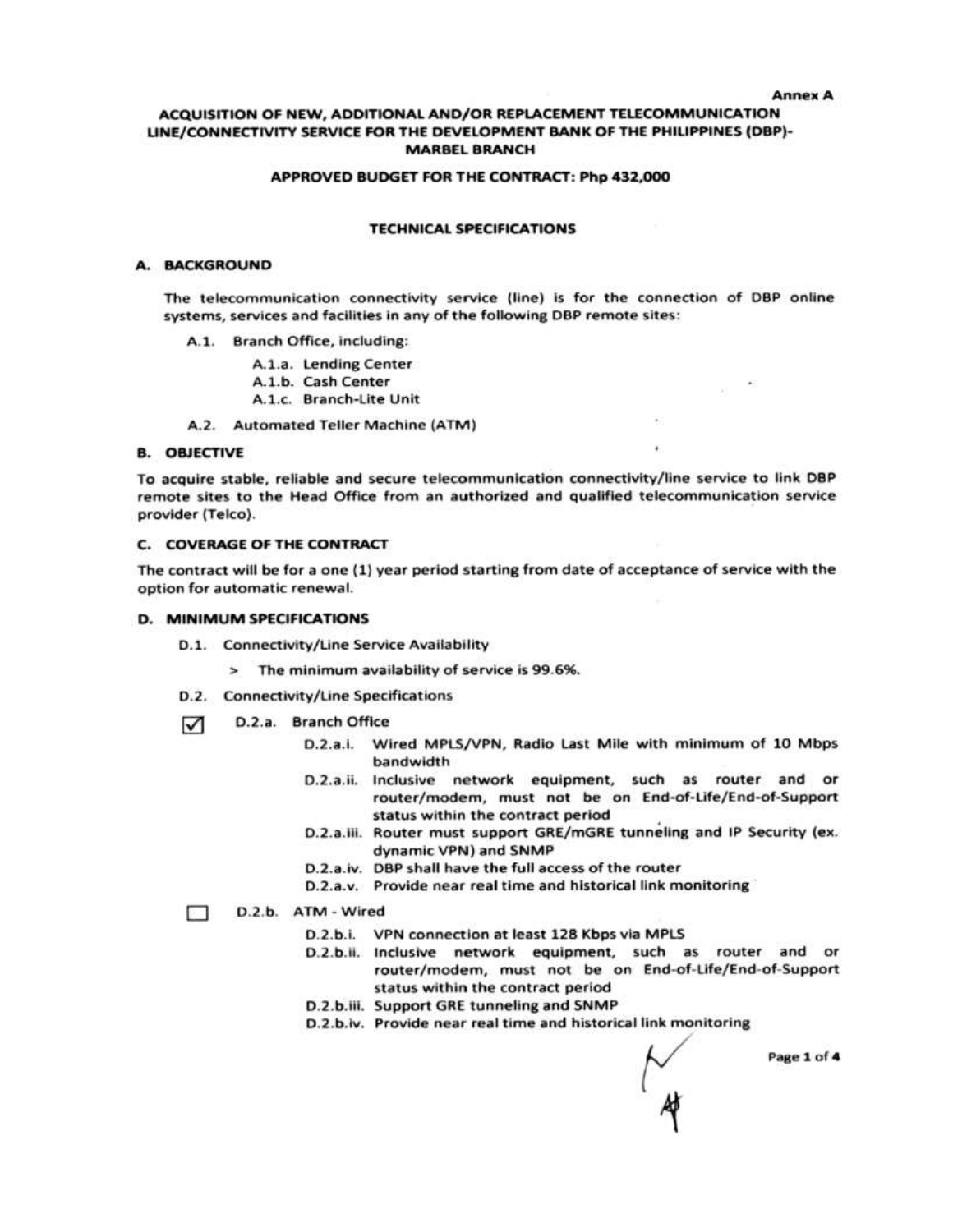ACQUISITION OF NEW, ADDITIONAL AND /OR REPLACEMENT OF TELECOMMUNICATION LINE / CONNECTIVITY SERVICE FOR THE DEVELOPMENT BANK OF THE PHILIPPINES (DBP)

- $\Box$  D.2.c.  $ATM Wireless$ 
	- D.2.c.i. Provide data transmission function by public GPRS/ GSM network or higher
	- D.2.a.vi. Inclusive network equipment, such as router and or router/modem, must not be on End-of-Life/End-of-Support status within the contract period
	- D.2.c.ii. Support GRE Tunneling and SNMP
	- D.2.c.iii. Provide GUI access for local and remote management
	- D.2.c.iv. Operate at -30~+75°C temperature
	- D.2.c.v. Has LED status indication
	- D.2.c.vi. Support RJ45 console port
	- D.2.c.vii. Include: 1 power cord, 2 antennas, 1 console cable, 1 set documentation
	- D.2.c.viii. Provide near real time and historical link monitoring.
	- D.2.c.ix. Meet the average latency requirement of not greater than 200ms measured using the Ping utility or any similar mobile applications
	- D.2.c.x. Meet signal requirement of not less than 2 bars measured using mobile or similar devices capable of said measurement
	- D.2.c.xi. DBP shall have full access to the Modem/Router
- D.3. Support Services and Incident Management
	- D.3.a. The Telco shall provide 24 x 7 onsite, telephone and email support. For every service unavailability/downtime reported, the response time shall be within thirty (30) minutes.
	- D.3.b. Upon the occurrence of service unavailability/downtime, the Telco shall:
		- D.3.b.i. Conduct problem isolation/resolution and link restoration activities
		- D.3.b.ii. Notification via electronic mail (E-mail) and telephone within one (1) hour of the occurrence
		- D.3.b.iii. Minimum of twice a day status report to DBP via E-Mail
		- D.3.b.iv. Estimated time of arrival (ETA) if onsite activities required
		- D.3.b.v. Estimated time of resolution (ETR)
		- D.3.b.vi. Root cause
		- D.3.b.vii. Comply with DBP policies on security and confidentiality during support services.

Page 2 of

- D.3.c. The Telco shall submit an incident report stating the reason/s for the outage and detailing the steps undertaken to resolve a particular problem upon DBP's request.
- D.4. Service Performance Review
	- > The Telco shall conduct a performance review session at least once every quarter of a year

### E. TELECOMMUNICATION CONNECTIVITY/LINE REQUIREMENT CLASSIFICATION

The primary objective of the following provisions is to have multiple Telcos per site, providing service redundancy, high availability and avoiding single point of failure.

 $\Box$  E.1. New Telecommunication Line Requirement

E.1.a. Covered Sites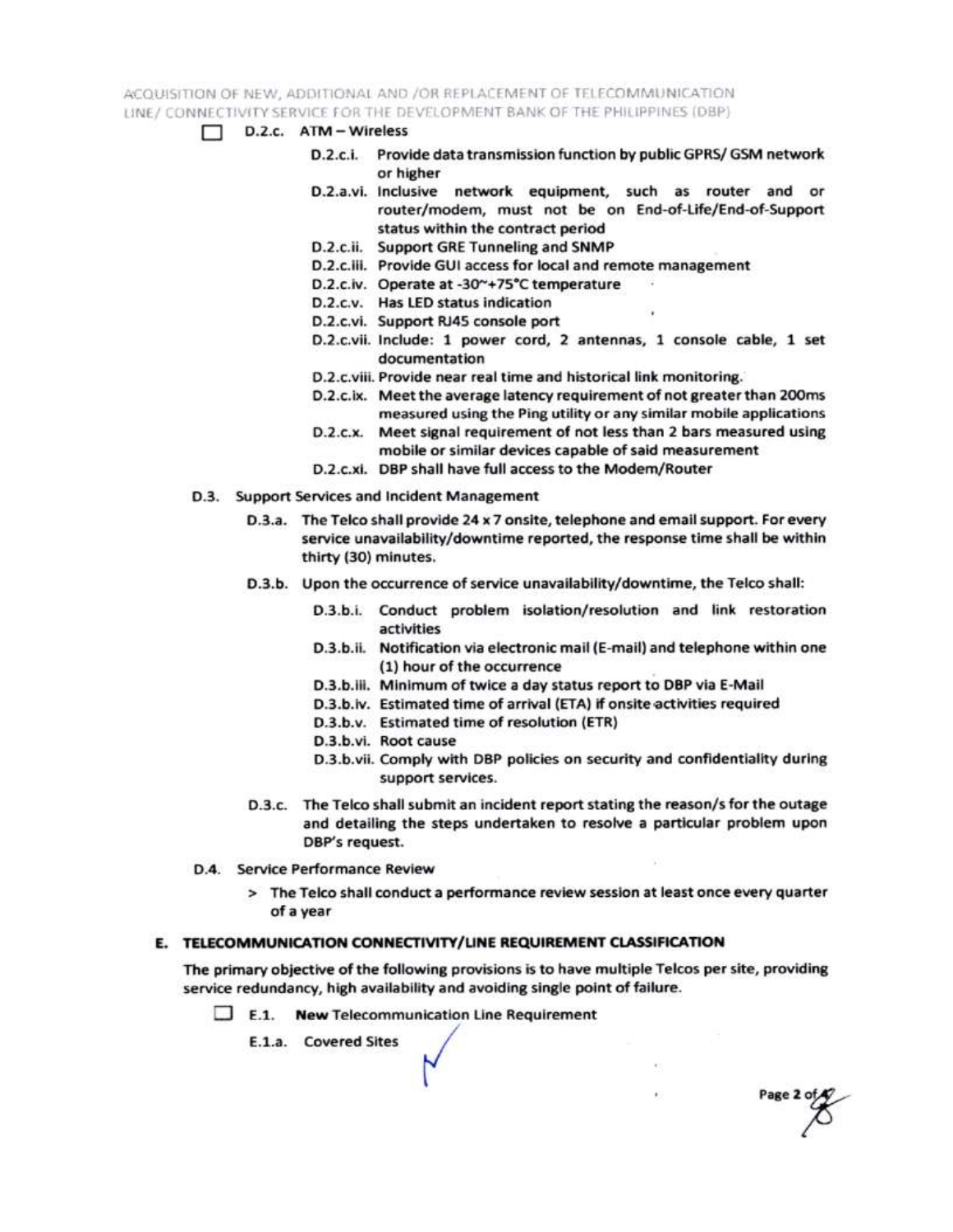ACQUISITION OF NEW, ADDITIONAL AND /OR REPLACEMENT OF TELECOMMUNICATION LINE/ CONNECTIVITY SERVICE FOR THE DEVELOPMENT BANK OF THE PHILIPPINES (DBP)

> New remotes sites

#### E.1.b. Telco Selection Criteria

- > Telecommunication Line for Branch Office
	- E.1.b.i. Two (2) different Telcos (Telco A and Telco B) shall be selected
	- E.1.b.ii. Telco A is the lowest (winning) provider
	- E.1.b.iii. Telco B is the second lowest provider
- > Telecommunication Line for Additional ATM Facility of a Branch Office
	- E.1.b.iv. The Telco must be different from the one which has the majority or most of the telecommunication connectivity services provided for the ATM/s of that Branch Office
- E.2. Additional Telecommunication Line Requirement Ð
	- E.2.a. Covered Sites
		- > For existing sites with existing telecommunication line/s
	- E.2.b. Telco Exception
		- > The Telco/s of the existing line/s servicing the site shall not be invited and will not be allowed to participate
- $\sqrt{ }$ E.3. Replacement Telecommunication Line Requirement
	- E.3.a. Covered Sites
		- > For existing sites with existing telecommunication line/s
	- E.3.b. Telco Exception
		- E.3.b.i. For Telco Redundancy Replacement
			- > The Telco of the existing line/s servicing the site including the one to be replaced shall not be invited and will not be allowed to participate
		- E.3.b.ii. Replacement for the Purpose of Telecommunication Line Capacity (Bandwidth) Upgrade
			- > The Telco of the other existing line/s servicing the site (i.e., other than the one to be replaced) shall not be invited and will not be allowed to participate
		- E.3.b.iii. For Wireless to Wired Facility Replacement
			- > The Telco of the other existing line/s servicing the site (i.e., other than the one to be replaced) shall not be invited and will not be allowed to participate

#### **F. DISCONTINUANCE OF SERVICE**

DBP can opt to discontinue the service within the contract period without pre-termination fee/s, if the Telco provider fails to meet the required minimum availability of service, specified in item D.1, for three (3) consecutive months (3-strike rule)

**G. PAYMENT** 

The payment shall be in a monthly basis every after the service acceptance.

Page 3 6t